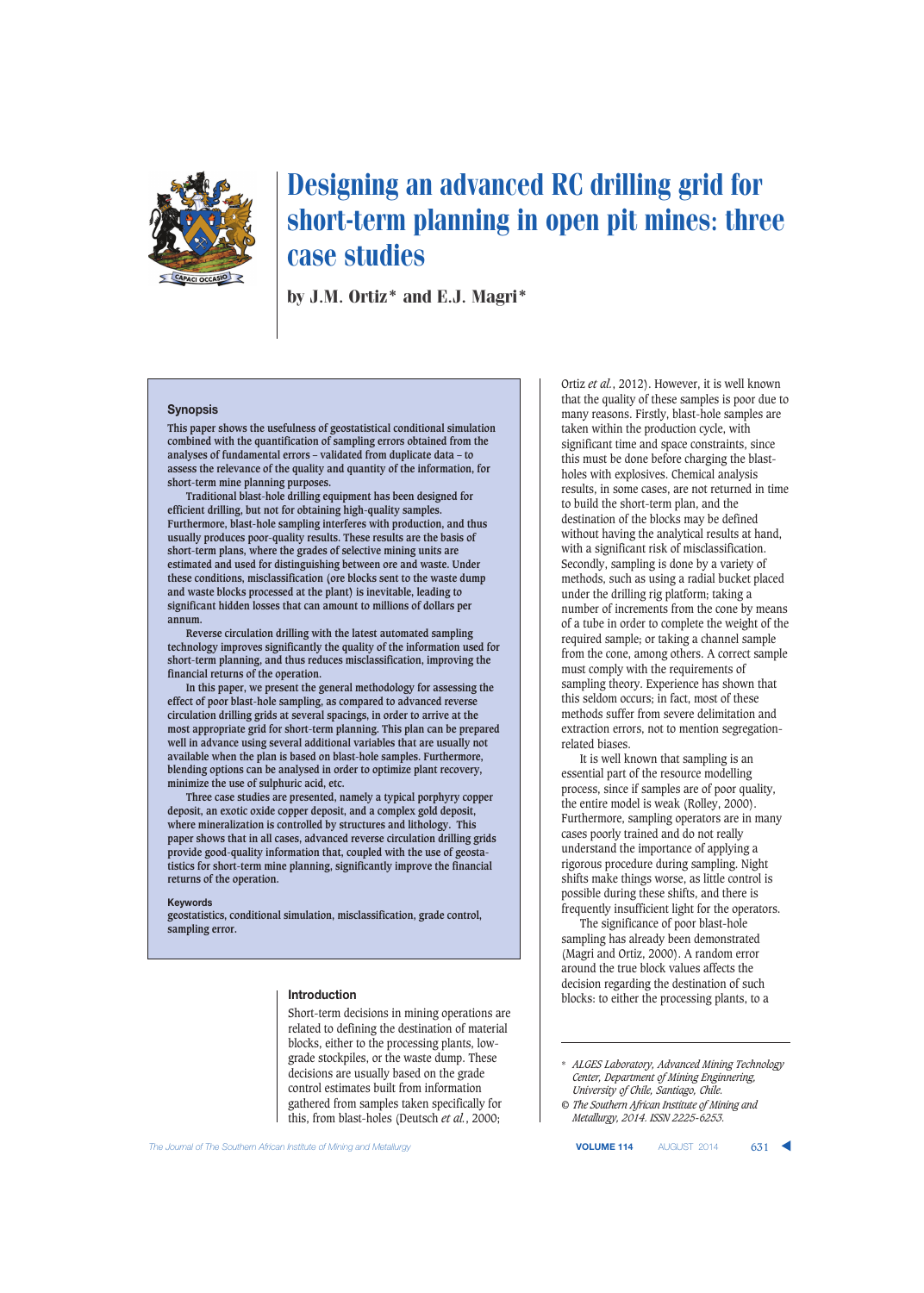stockpile, or to the waste dump. Furthermore, a systematic bias may have large economic impacts on a project and due to the nature of blast-hole drilling and sampling, bias can originate from multiple sources. Therefore, sampling theory must be followed with as much care as possible to reduce the losses due to poor sampling (Francois-Bongarcon, 1983; Pitard, 1993; Assibey-Bonsu, 1996; Magri, 2007; Pitard, 2009).

Poor samples lead to poor short-term plans. Furthermore, short-term plans should incorporate as many variables as possible that are relevant for ore processing, and estimation techniques that satisfy some requirements such as global and conditional unbiasedness and precision. The effect of all economic and detrimental elements must be taken into account to arrive at the best decision as to whether a block is profitable or not. Thus, a precise estimation of all the relevant variables is required in order to obtain a proper assessment of the best destination of each block. In addition to this already challenging setting, when different variables are correlated, and they all have an impact on the process, their spatial distributions should be co-simulated so as to consider the cross-correlations in space for the best assessment of the blocks' value. In summary, in order to maximize profits, the final models built for deciding the destination of the blocks must be globally and conditionally unbiased and as precise as possible. Unfortunately, misclassification is not directly reflected in the company's books since it leads to hidden losses: some ore blocks end up in low-grade stocks or in the waste dump, while some waste blocks are processed and do not pay for their treatment.

The following section contains a brief review of geostatistical techniques and presents the methodology for performing conditional simulations to assess the economic benefit of improving sampling quality and determine the best advanced drilling spacing to improve the financial returns of the mine, in addition to determining the best grade control approach to achieve this goal.

#### **The geostatistical framework**

Geostatistics was originated to solve prediction problems in gold mines in South Africa (Krige, 1952). The apparent random, yet structured, behaviour of gold grades triggered the formulation of a probabilistic approach, where the grade value at an unsampled location,  $z(\mathbf{u})$ , is related to a random variable, *Z*(**u**), characterized by a probability distribution. The structured behaviour is accounted for by relating random variables at different locations by means of a random function,  $\{Z(\mathbf{u}), \mathbf{u}\in D\}$ . This random function is in turn characterized by its statistical moments, which must be inferred from the available data, that is, the values gathered at sample locations  $\{z(\mathbf{u}_a), a = 1,...,n\}$ . The spatial distribution of actual values of the variable within the domain is interpreted as a realization of this random function.

The geostatistical paradigm consists of estimating the expected value of the random variables at every location to obtain a map suitable for local optimum prediction or constructing other realizations of the random function to characterize the uncertainty associated with unsampled locations, preserving the spatial relationships between locations. This is achieved through estimation and simulation techniques respectively. Results of these estimation and

simulation processes are controlled by the definition of the domains where the random functions are defined. These domains are established by understanding the geology, and integrating this knowledge to the statistical analysis done during the exploratory data analysis. Poorly defined geological domains for estimation and simulation will inevitably lead to poor estimates and inaccurate uncertainty quantification.

Estimation is done by considering a linear estimator that depends on the surrounding information available. In geostatistics, this estimator is called kriging in honour of Danie Krige, who proposed this approach in the early 1950s. Kriging is the best linear unbiased estimator (Journel and Huijbregts, 1978; Isaaks and Srivastava, 1989). The kriging estimator is constructed by successively imposing these features (linearity, unbiasedness, optimality). Variations of the estimate are achieved by imposing a known or unknown mean, and allowing local variations of it (Goovaerts, 1997). Kriging is the best estimator in the least-squares sense that is, it imposes the minimization of the error variance. The simple kriging estimate assumes the mean known and constant, and is at the heart of simulation procedures:

$$
Z_{SK}^*(u_0) = \sum_{\alpha=1}^n \lambda_{\alpha}^{SK} Z(u_{\alpha}) + (1 - \sum_{\alpha=1}^n \lambda_{\alpha}^{SK})m \quad [1]
$$

The estimation variance results in:

$$
\sigma_{SK}^2(u_0) = \sigma_Z^2 - \sum_{\alpha=1}^n \lambda_{\alpha}^{SK} C(u_{\alpha}, u_0)
$$
 [2]

where  $\sigma_Z^2$  is the variance of the population, which is estimated from the sample data,  $C(u_{\alpha}, u_0)$  is the covariance between the data located at  $u_{\alpha}$  and the location of interest  $u_0$ , and  $\lambda_{\alpha}^{SK}$  are the optimum weights to minimize this error variance. This variance gives a basic measure of uncertainty of the estimated value. However, as seen in Equation [2], this does not depend on the sample values themselves, but only on their locations. Therefore, the kriging variance measures the uncertainty at the estimation location due to the spatial configuration of the available data for its estimation, rather than based on the dispersion of the values.

The kriging weights are obtained from solving the following linear system of equations, which arises from imposing the minimization of the error variance:

$$
\sum_{\beta=1}^{n} \lambda_{\beta}^{SK} C(u_{\alpha}, u_{\beta}) = C(u_{\alpha}, u_{0})
$$
\n[3]

 $\forall \alpha = 1, ..., n$ 

In practice, simple kriging is not used, but rather, the mean of the random variable is assumed unknown, but constant within the neighbourhood where samples are searched to be used in the estimation. This is a convenient choice, since it provides a robust estimator to changes in the local mean. This estimator is known as ordinary kriging. Its derivation follows the same steps as in simple kriging (linearity, unbiasedness, optimality), but owing to the assumption that the mean is unknown, it requires the kriging weights to add up to unity, to ensure unbiasedness. The estimate and estimation variance for ordinary kriging are:

$$
Z_{OK}^*(u_0) = \sum_{\alpha=1}^n \lambda_{\alpha}^{OK} Z(u_{\alpha})
$$
 [4]

$$
\sigma_{OK}^2(u_0) = \sigma_Z^2 - \sum_{\alpha=1}^n \lambda_{\alpha}^{OK} C(u_{\alpha}, u_0) - \mu \tag{5}
$$

The system of equations requires an additional constraint over the weights, to prevent a weighting bias:

632 AUGUST 2014 **VOLUME 114** *The Journal of The Southern African Institute of Mining and Metallurgy*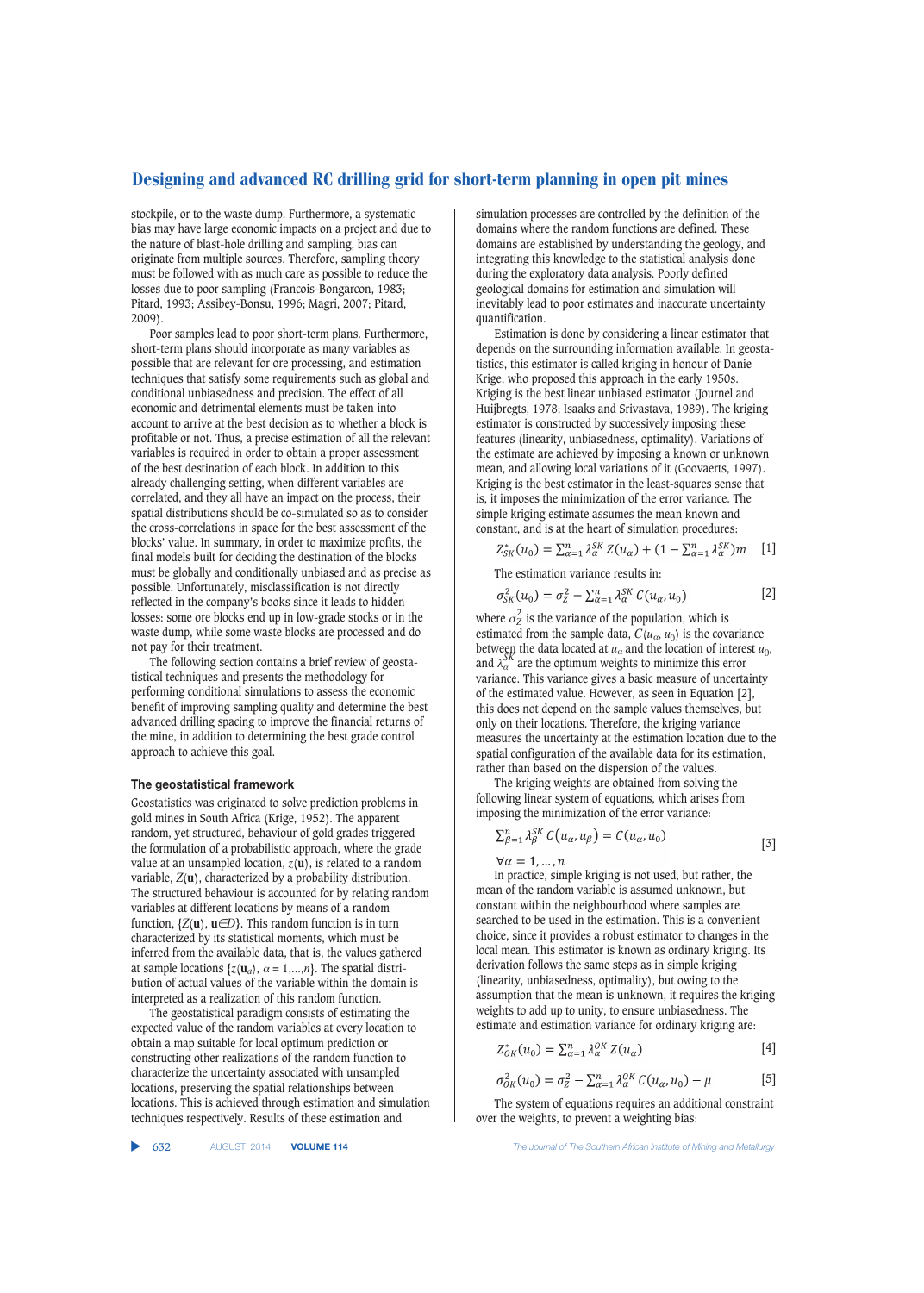$$
\sum_{\beta=1}^{n} \lambda_{\beta}^{OK} C(u_{\alpha}, u_{\beta}) + \mu = C(u_{\alpha}, u_{0})
$$
  
\n
$$
\forall \alpha = 1, ..., n
$$
  
\n
$$
\sum_{\alpha=1}^{n} \lambda_{\alpha}^{OK} = 1
$$
 [6]

In these equations,  $\mu$  is the Lagrange multiplier required to impose the constraint over the weights.

Ordinary kriging is commonly used to estimate block grades for long-term planning, using the samples from the exploration drilling campaign, and also in the short term to build the grade control model (although other geometric estimation techniques may also be used, such as inverse distance weighting). When blocks are estimated, average covariances are used to obtain the point to block relationship in Equations [5] and [6], instead of the point–to-point covariances presented. These average covariances are computed numerically by discretizing the block into points and averaging the covariances between these points and the sample location. Additionally, the block variance must be used in Equation [5], which can be calculated by volumevariance relations.

Estimation allows obtaining the best prediction in terms of precision. The idea of simulation is to provide alternate realizations of the random function, in order to quantify the uncertainty over a transfer function that acts over different locations on the domain. The actual values are interpreted as one possible realization of this random function, therefore each resulting realization performs *like* the actual deposit and can be used for risk assessment and uncertainty quantification. The main difference between estimation and simulation is that the former looks for the best local estimate, while the latter is concerned with reproducing the spatial characteristics that relate multiple locations.

There are several approaches to simulating a random function; most of them are based on a multigaussian assumption that relieves the inference of the probability distribution characterizing every location. Under this assumption, the random variable can be linked to a Gaussian-shaped probability distribution, whose expected mean and variance are identified with the simple kriging mean and kriging variance (Equations [1] and [2]). Simulated values are drawn directly from this local distribution and the spatial correlation is imposed through a Bayesian framework, by sequentially conditioning the inference of the probability distribution at a given location on the previously simulated values at other locations (Journel, 1974; Deutsch and Journel, 1998). Since most variables are non-Gaussian, this approach is implemented after a transformation of the distribution into a standard Gaussian distribution. This calls for the representative grade distribution, which sometimes requires declustering to compensate for spatial redundancy and preferential sampling. The steps required in sequential Gaussian simulation are:

1. Transform the sample values to their corresponding normal scores. This requires having a representative reference distribution that may have been obtained after declustering the available data.

$$
Y(u_{\alpha}) = \varphi(Z(u_{\alpha})) \quad \forall \alpha = 1, ..., N \tag{7}
$$

where  $\varphi$  is the quantile transformation from the reference (representative) *Z* distribution to a standard Gaussian distribution *Y*, and *N* is the total number of samples

2. Define a random path over the *M* locations  $\{u_i, i =$ 1,...,*M*} where the variable is simulated.

3. At every location, compute the simple kriging estimate and kriging variance of the transformed grade *Y*, using Equations [1] and [2]. These allow the exact estimation of the conditional expectation and conditional variance of the random variable under the multigaussian assumption. Note that the mean of the normal scores is 0. The conditioning information is composed by the normal scores of the sample data and the Gaussian values of the previously simulated nodes within the search neighbourhood.

$$
E\{Y(u_i)|(n)\} = Y_{SK}^*(u_i) = \sum_{\alpha=1}^n \lambda_{\alpha}^{SK,y} Y(u_{\alpha})
$$
[8]  

$$
Var\{Y(u_i)|(n)\} = \sigma_{SK,Y}^2(u_i) = \sigma_Y^2 - \sum_{\alpha=1}^n \lambda_{\alpha}^{SK,y} C_Y(u_{\alpha}, u_i)
$$
[9]

where the index *Y* has been added to emphasize that these are the estimate and variance of the transformed variable; the covariance function is also inferred from the normal score sample data. The variance of the point support distribution.

is  $\sigma_Y^2=1$ 

- 4. Draw a simulated value from the conditional distribution characterized by a mean equal to the simple kriging estimate, a variance equal to the simple kriging variance, and Gaussian shape. This is done by Monte Carlo simulation, that is, a uniform random value between 0 and 1 is generated and the corresponding quantile of the conditional distribution is taken as the simulated value of the Y variable. The simulated value is used as conditioning for all subsequent nodes in the random path.
- 5. Back-transform the Gaussian simulated values to the grade distribution by reversing the transformation on step 1.

$$
Z(u_i) = \varphi^{-1}(Y(u_i)) \quad \forall i = 1, ..., M
$$
 [10]

Note that the result of this process is a conditional realization of the random variable at the simulation locations  $\{u_i, i = 1, \ldots, M\}$ . New realizations can be obtained by changing the random path, and by changing the values drawn from the conditional distributions at the Monte Carlo simulation step.

Other methods to simulate multigaussian random functions exist and could also be used (see for example Chiles and Delfiner, 1999).

Simulation trades off the local precision obtained in kriging to reproduce the spatial continuity of the variable. The distribution of simulated values at every unsampled location provides a measure of uncertainty and, contrary to the kriging variance, this uncertainty is data-value dependent. This is highly convenient in most applications where some relationship is seen between variability and local mean. More importantly, each realization can be treated jointly to compute the output to any transfer function, where the joint distribution at different locations has an impact on the final output. This occurs on flow, mine planning, and pollution problems.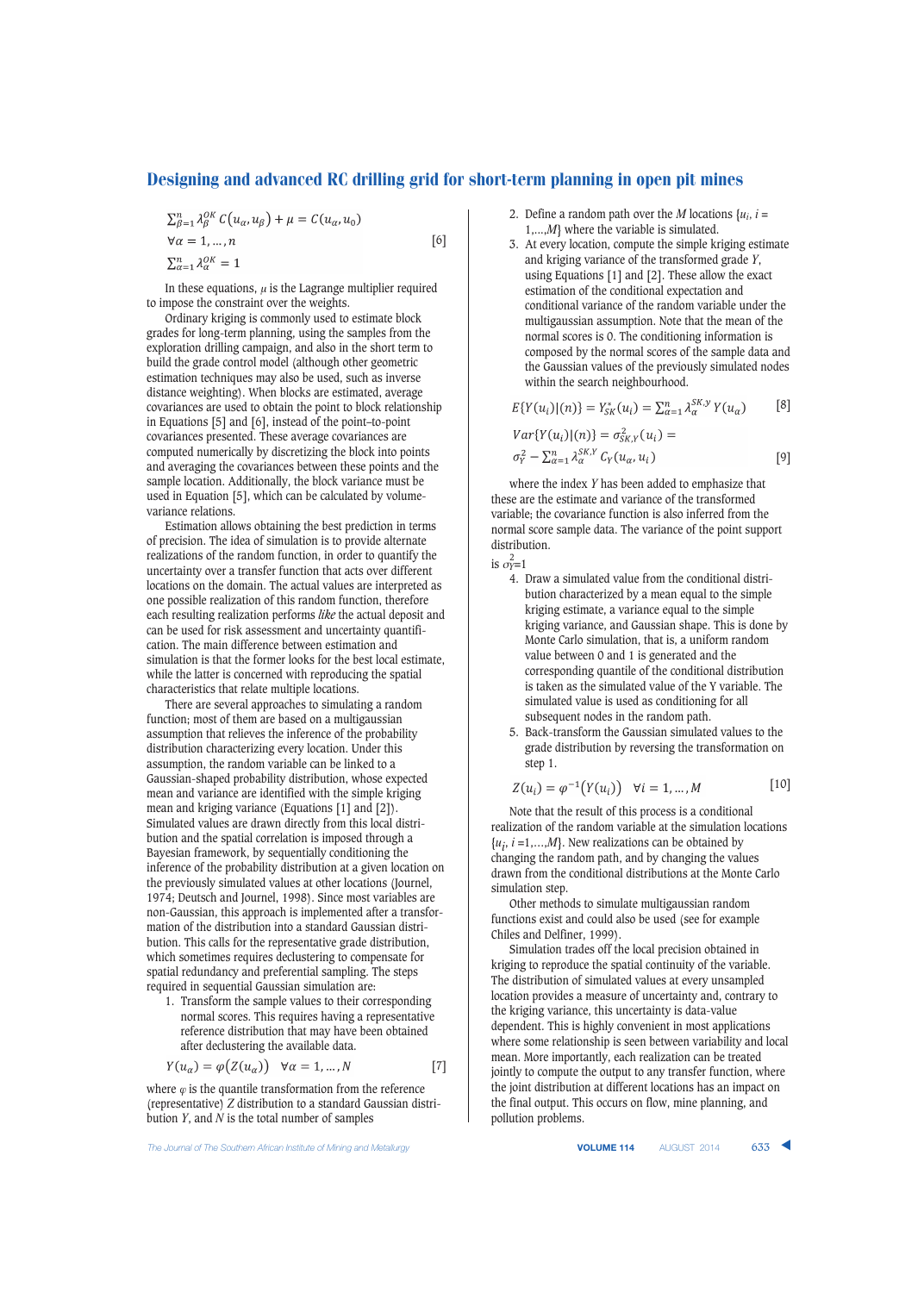Once each realization has been processed to infer a given response to a process, the set of responses over the suite of realizations provide a quantification of the distribution of this response, which is useful for risk assessment (Glacken, 1997; Journel and Kyriakidis, 2004).

# **Methodology**

Evaluating the financial output of a given drilling grid requires understanding the spatial variability of the grades within the deposit. Conditional simulation helps create possible realizations of the true distribution. Each one of these realizations can be used to compare the performance of a given combination of drilling density and sample quality.

The process is demanding, since the economic performance assessment must be repeated for each of the realizations built with conditional simulation. In order to obtain realistic financial outputs, several input parameters must be known: economic parameters such as mining and processing costs, drilling, sampling and assaying costs, sale price of the elements of interest, as well as metallurgical parameters in order to assess the short-term performance, etc.

The general methodology is as follows.

# *Determine the current and expected sample quality considering the drilling equipment available*

Sampling errors emanating from blast-hole data can be assessed by QA-QC analysis of field duplicates and fundamental error calculations. This error becomes the current value and is added to the simulated grades that represent exact values, since they are obtained from exploration data which has very small errors. However, the blast-hole drilling recovery, which is very poor at the top of the bench already broken up, cannot be assessed by QA-QC, therefore the value computed from field duplicates can be considered lower than the actual error.

Additionally, sampling errors from more sophisticated RC equipment can be assessed. The use of sampling theory and the design of the sampling and sample preparation protocols will provide the calculation of the fundamental error of the new procedure. This value can be seen as the achievable improved situation. These errors will also be added to the simulated grade values that represent exact values.

# *Build multiple dense conditional realizations of the distribution of grades within the domain, considering*

# *all relevant short term planning variables*

A set of dense conditionally simulated realizations of the grades within the geological units of the deposit must be built using simulation techniques and appropriate software. If significant cross-relationships exist between variables, then co-simulation should be tried, in order to preserve those relationships. Conditioning is provided by the exploration drill-hole samples, which may be diamond drill-holes and reverse circulation holes.

The sampling, sample preparation, and assaying error of these samples must also be assessed, although this error usually is significantly lower than the one associated with blast-hole drilling recovery and blast-hole samples, and could be considered negligible, except when coarse gold is present.

The goal of having dense realizations is to be able to sample them at several spacings, each representing a drilling spacing for advanced RC drilling, and evaluating the economic benefit of using that information and a given grade control methodology to select blocks to be processed, assessing their metallurgical performance and final revenue.

Furthermore, these dense realizations are block-averaged to obtain a representation of true block grade distributions, which in turn will be used to evaluate the short term plan performance.

# *Sample the dense realizations at different spacings emulating the blast-hole grid as well as the advanced reverse circulation drilling grids and add the*

### *corresponding sampling error to each of them*

By sampling from each of the realizations, simulated values are obtained for locations representing regular sampling grids. The spacing of these grids represents the different drilling grids. The values obtained from this 'sampling procedure' over the dense realizations can be considered as the exact true grade at the corresponding locations. However, in practice, samples carry error. Therefore, a random Gaussian error is added to these exact values, to reflect the information quality, which can vary from minimum error samples obtained through high-technology RC equipment to large errors for traditional blast-hole sampling. It should be mentioned that blast-hole samples also carry non-random errors which may have significant consequences. These errors are hard to quantify, thus they have not been accounted for in this analysis. However, final results should be discussed considering this issue.

The simulated value with sampling error is obtained by Monte Carlo simulation from a Gaussian distribution with mean equal to the original simulated value at the location of the blast-hole sample:  $Z^{l}(u_i)$ , where *l* represents one of the realizations; and variance equal to the fundamental error relative variance computed in the previous step multiplied by the sample value squared:  $\sigma_{FE}^2 \cdot (\bar{Z}^l(u_i))^2$ .

For each realization *l* =1,…,*L*, multiple sample data-sets are obtained, one for each drilling grid spacing and sampling error evaluated.

# *Emulate the short-term plan strategy over each of the realizations*

Each of the sample data-sets obtained in the previous step, which represent a combination of information quantity (sample spacing) and quality (sampling error), can be used to predict the block grades, using the short-term planning strategy that is to be assessed. Different estimation procedures (inverse distance weighting, ordinary kriging) and parameters (minimum and maximum number of samples to be used in estimation, minimum number of samples per octants, number of octants informed, search radii, etc.) can be considered at this stage.

The result of this step is a model of estimated block grades similar to the one used for grade control, which will be more precise when more information is available and when this information is of higher quality, but this will come at a higher cost due to the additional drilling required for dense grids. Accuracy, however, is not necessarily better than in the

634 AUGUST 2014 **VOLUME 114** *The Journal of The Southern African Institute of Mining and Metallurgy*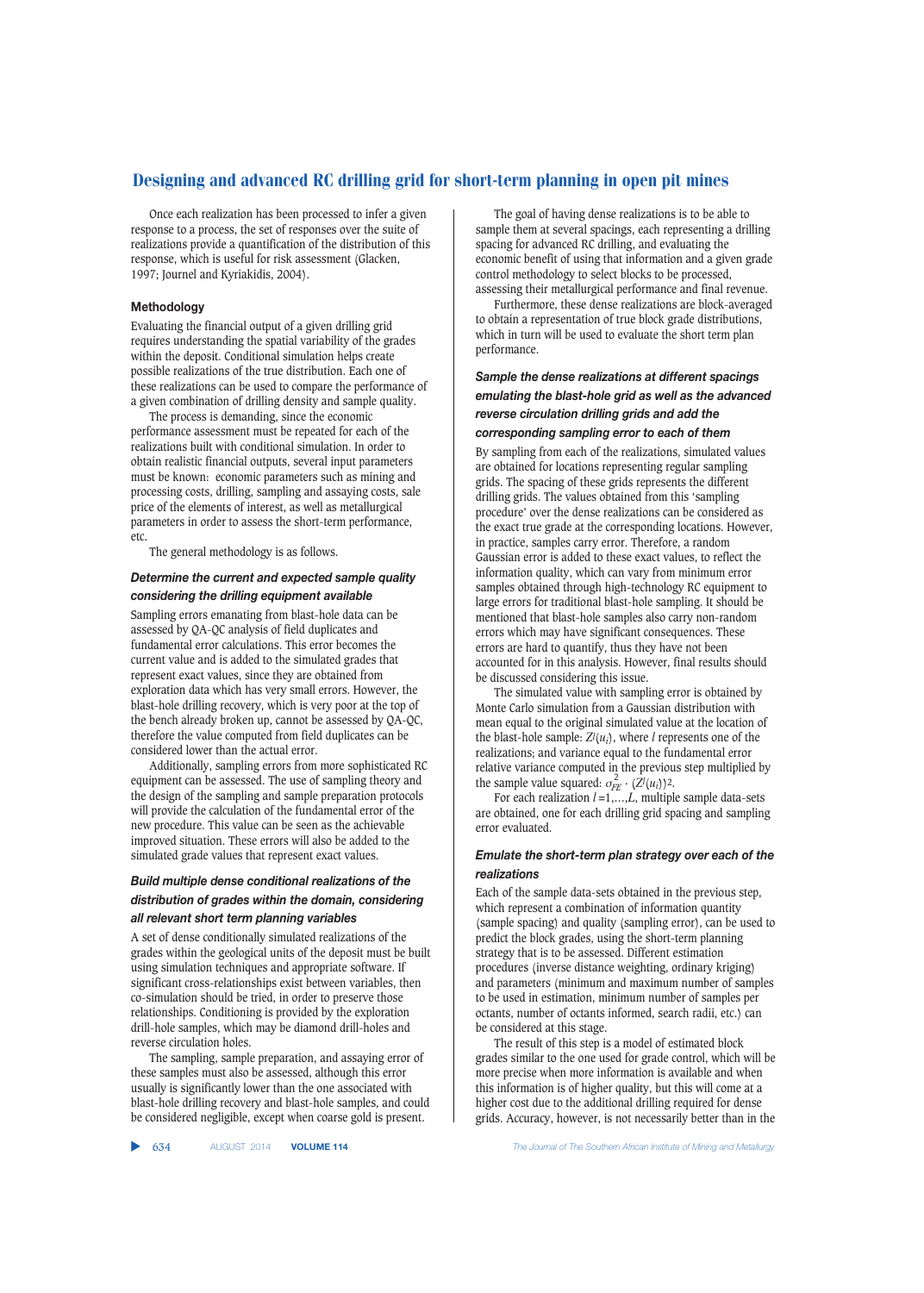original model if the multiple potential biases that occur during blast-hole drilling and sampling are not accounted for. This suggests much more research is required to understand, quantify, and model all the sampling errors present in blasthole sampling.

# *Compute the revenue for each combination of sample quantity, sample quality, and estimation procedure, and compare to the maximum unachievable profit that could be obtained without misclassification i.e. using the true block grades stored in step 2*

For each drilling grid spacing and sampling error considered, the block grades can be estimated and the profit of processing those that are considered ore and dumping those that are considered waste (based on the estimated block grades, which are obtained with the samples with error) can be calculated. Revenue considers the following components:

 $Revenue = Metal_{revenue} - Cost - Royalties$ 

where

 $\textit{Meta}_{revenue} = \textit{Meta}_{grade} \cdot \textit{Tomage} \cdot \textit{Recovery} \cdot \textit{Meta}_{price}$  $Cost = Metal_{grade} \cdot Tonnage \cdot Recovery \cdot Cost_{unitary} + Cost_{drill&samr}$ 

In these equations, *Royalties* depends on the mining tax laws of each country, *Recovery* is usually a function of the *Metalgrade* and other detrimental elements, as well as the type of process considered. *Costunitary* is the cost per weight unit of the commodity under consideration. This cost will usually be composed of several items:

 $Cost_{unitary} = Cost_{mine} + Cost_{mill} + Cost_{process}$ 

The cost of drilling and sampling (includes sample preparation and analysis) is added to the equation to account for the additional cost required to acquire the information given by a specific drilling grid.

The ideal (unachievable) case where all true block grades are known can also be assessed for each realization and can serve as an upper bound of the profit. This case can be evaluated because the 'true' block grades can be obtained from averaging the densely simulated points without adding any sampling error (step 2).

The best drilling grid with respect to the maximum revenue can be defined by comparing revenues obtained from the grade control model based on the blast-hole samples (with large sampling error), and those based on the RC sampling grids (with minimum error), for each of the grid spacings considered.

#### **Three case studies**

In this section, the methodology is applied to three case studies.

#### *Case 1: Large porphyry copper deposit*

The first application is performed on a porphyry copper deposit operated by open pit mining and producing both oxides and sulphides. The deposit shows a fairly typical configuration of lithology, including andesite, porphyry, and breccia, covered by ignimbrites and gravel. Mineralization units are characterized by a sequence of barren gravels at surface, followed by a leached cap, oxides, secondary

sulphides, and a hypogene zone. Alteration zones are mainly due to the presence of clay, which defines ore types that have different behaviour during leaching.

The long-term geological model is used as a reference to identify the estimation units. Total and soluble copper are the relevant variables. Since their relationship is complex due to the mineralogical constraint (total  $Cu \geq$  soluble Cu), solubility ratio and total copper are simulated at point support, on a 2 ×  $2 \times 10$  m grid, over a domain representing the next 5 years of production. For each of these realizations, soluble copper is deduced and block averaging is performed over the grades (not over the solubility ratio) to  $10 \times 10 \times 10$  m blocks. Global relative errors for total and soluble copper are obtained from duplicate blast-hole sampling data. These are 14% and 15% respectively. These numbers are optimistic, since they do not account for recovery problems.

Sampling grids ranging from  $6 \times 6$  m to  $20 \times 20$  m are assessed and relative errors are added to emulate the blasthole sample quality. Also, the case of advanced RC drilling is considered by not adding error. It is assumed that the RC error is negligible and already included in the realizations since these were obtained from exploration data that had a high proportion of RC drill-holes.

Short-term planning is currently done with inverse distance squared estimation with few samples (minimum 1 and maximum 6). An estimation plan based on ordinary kriging is assessed considering a larger number of samples (minimum 4, maximum 16).

Revenue and profits were calculated using actual costs and the two short-term planning methodologies mentioned earlier. Several sensitivity analyses were performed to evaluate the robustness of the proposed advanced RC grid spacing. In particular, the decision was tested by changing the commodity price, the drilling cost, by adding a systematic underestimation bias to all blocks, and by considering a reduction in the geological classification of each block, from 5% to 2% over the entire domain.

The current situation, that of blast-holes on an  $8 \times 8$  m grid, can be improved by considering the increased cost of RC drilling and the increased profit due to the better geological classification of the blocks and higher precision in the estimation of the grades. Results are shown in Table I, where the economic losses in eight cases of drilling grids are presented, as well as the four main grade control estimation cases: inverse distance squared weighting and ordinary kriging, with no added error (emulating an advanced RC drilling system dedicated to obtaining samples for short-term planning) and with added error (emulating conventional blast-hole sampling). It should be noticed that for the  $8 \times 8$  m grid, losses of inverse distance and kriging when considering the added error situation are low because they do not require additional drilling other than that already considered in the mine cost for blasting. If the error is to be reduced by advanced RC drilling, then these holes have to be drilled specifically for this purpose, incurring additional cost.

The final recommendation was to move from the current blast-hole sampling on an  $8 \times 8$  m grid, to drilling with the RC system on an  $18 \times 18$  m grid, which carries a reduction in losses due to misclassification of ore blocks that reaches US\$130 million over a 5-year period.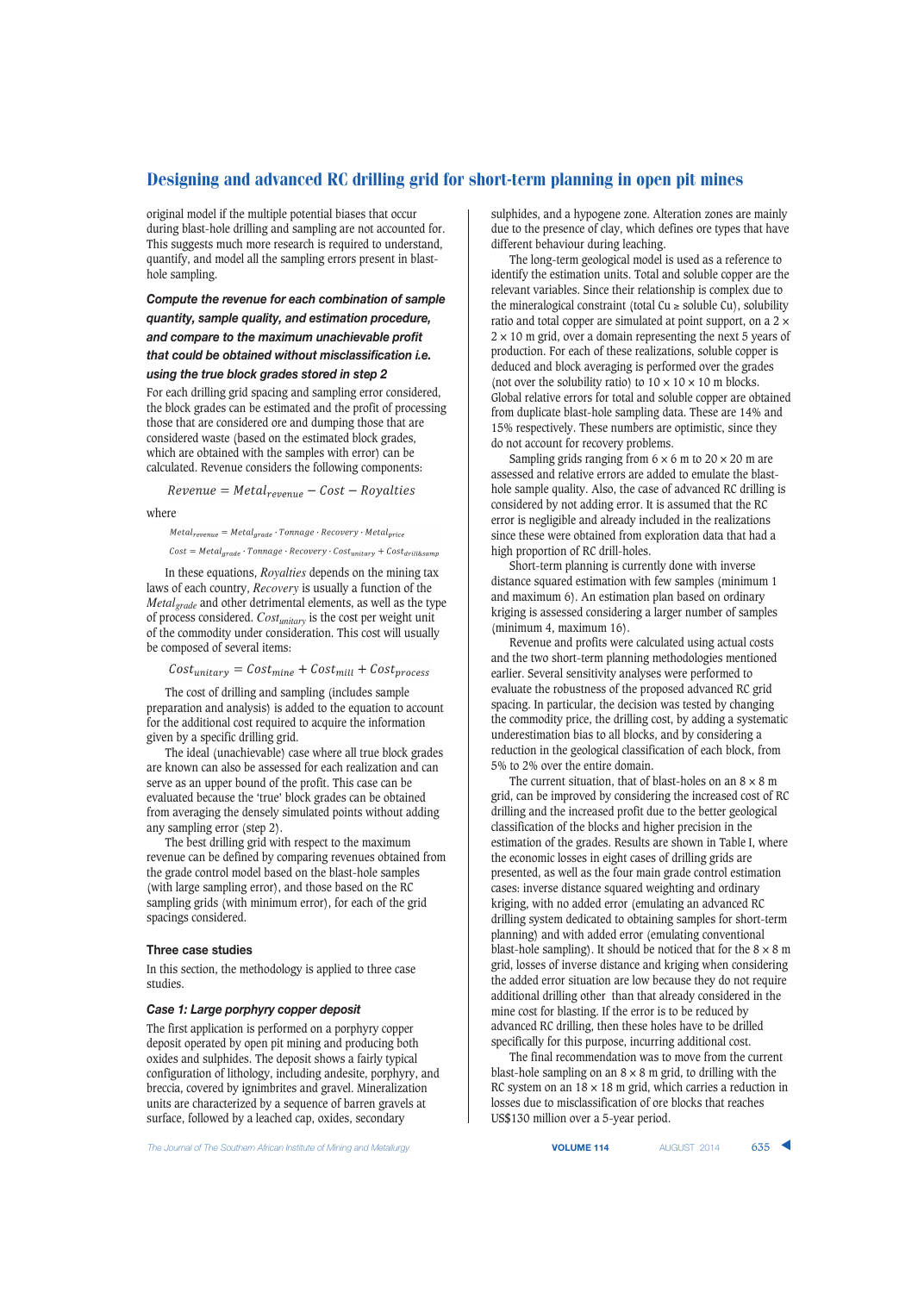# *Table I*

**Economic losses (in million US dollars) for different drilling grids and grade control estimation procedures with conventional drilling (added error) or advanced RC drilling (no error), porphyry copper deposit**

| Case                                           |                                                    | Grid spacing (m)                     |                                      |                                      |                                      |                                      |                                      |                                      |                                      |
|------------------------------------------------|----------------------------------------------------|--------------------------------------|--------------------------------------|--------------------------------------|--------------------------------------|--------------------------------------|--------------------------------------|--------------------------------------|--------------------------------------|
|                                                |                                                    | $6\times 6$                          | $8\times8$                           | $10\times10$                         | $12\times12$                         | $14\times14$                         | $16\times16$                         | $18\times18$                         | $20\times20$                         |
| ID <sub>2</sub><br>OK<br>ID <sub>2</sub><br>OK | No error<br>No error<br>Added error<br>Added error | 210.47<br>184.51<br>346.68<br>299.58 | 166.24<br>144.36<br>248.01<br>206.62 | 148.87<br>127.51<br>279.76<br>242.72 | 137.08<br>118.86<br>270.54<br>234.16 | 132.85<br>114.92<br>266.32<br>230.31 | 130.61<br>112.30<br>263.48<br>227.72 | 129.99<br>111.03<br>263.24<br>227.06 | 138.82<br>111.83<br>272.61<br>227.92 |

### *Case 2: Exotic oxide copper deposit*

In this case study, the procedure was applied to an exotic copper deposit, which is mined by an open pit operation using 7.5 m high benches. The ore is processed through heap leaching, solvent extraction, and electrowinning to produce copper cathodes. Drilling is done by conventional DTH drilling since the presence of moisture and clay impeded the use of the advanced RC drilling system that was in place. In this case study, a production period of 5 years was evaluated.

Ten realizations were built respecting the geological domains, which are based on grade shells for the case of total copper grades, and on clay-controlled units, for carbonates. These realizations were built in a  $2 \times 2 \times 7.5$  m grid. The short-term model consists of blocks  $6.25 \times 6.25 \times 7.5$  m in size. Estimation of the selective mining units is done by ordinary kriging with a minimum of 3 and a maximum of 12 samples.

Sampling errors are assessed from duplicate data, resulting in 16% relative error for total copper and 20% relative error for carbonates.

Advanced sampling grids at  $6 \times 6$  to  $14 \times 14$  m centres in increments of 2 m were analysed.

The economic performance of each combination of advanced sampling grid and sampling error was analysed using the grade control estimation parameters as well as the mining and economic parameters provided by the operations and metallurgy teams. These include acid consumption estimation based on the total copper and carbonate grades, and copper recovery, which also depends on these grades.

Results in Table II show that the current sampling error obtained with the conventional DTH drilling rig costs about US\$5 million for the 5-year period and the  $8 \times 8$  m drilling grid, which is the closest to the unattainable optimum (highlighted in bold). This money could be used for improving the sampling system, to move towards a more sophisticated RC drilling rig that can deal with the moisture encountered.

### *Case 3: complex gold deposit*

The third case study involves a structurally controlled gold and silver massive deposit. Estimation units were defined based on the orientation of the controlling structural trends, which generated vertical mineralized volumes with widths ranging from about 10 m to 30 m. In addition to these structures, a central breccia contains disseminated mineralization. Bench heights of 8 m and 16 m were considered for the structurally controlled and disseminated mineralization areas respectively.

|  | 636 | AUGUST 2014 | <b>VOLUME</b> |
|--|-----|-------------|---------------|
|--|-----|-------------|---------------|

Automated sampling procedures were recommended for this operation due to the climatic conditions under which drilling is to be done. High winds and low temperatures hinder the possibility of obtaining good blast-hole samples, especially during the winter months. Therefore, a dedicated RC drilling rig with an automated sample capture system was considered in order to improve the quality of the information used to build short-term models and to ensure representative samples free of segregation error due to loss of fines and particle size segregation. Inclined RC drilling (60°) produces relative errors lower than 8% using sampling ratios of 4% and 2% in 8 m and 16 m benches respectively.

In this particular case, since blast-hole sampling is not feasible, the advanced drilling grid spacing optimization is reduced to balance out the advanced RC drilling, sampling and assaying costs *versus* block misclassification. Thus, a dense RC grid reduces losses due to misclassification but is more expensive; on the other hand, a sparse drilling grid is inexpensive but increases the losses due to misclassification.

The procedure was applied over the two distinct areas of the mine, producing slightly different results, due to the different bench heights and grade continuity in each zone. Sensitivity analysis was performed to assess the effect of changing the short-term estimation parameters to obtain the block grades from the samples obtained from the advanced drilling grids. Ordinary kriging with a minimum of 4 and a maximum of 16 samples outperformed all other estimation methods (inverse distance, nearest neighbor estimation and kriging with fewer samples).

Results in Table III show an improvement of US\$50 million over a 5-year period when using ordinary kriging over inverse distance estimation on a  $10 \times 10$  m advanced RC drilling grid.

#### *Table II*

**Expected revenue (in million US dollars) for different sampling grids and scenarios, exotic oxide copper deposit**

| Scenario                                                                                        | Advanced drilling grid (m) |      |                       |                                                                                            |                |  |  |
|-------------------------------------------------------------------------------------------------|----------------------------|------|-----------------------|--------------------------------------------------------------------------------------------|----------------|--|--|
|                                                                                                 | $6 \times 6$               |      |                       | $8 \times 8$   10 $\times$ 10   12 $\times$ 12   14 $\times$ 14                            |                |  |  |
| Optimum (unattainable)<br>Samples without added error<br>Samples with added error<br>Difference | 667.58<br>4.31             | 5.18 | 669.32 658.01<br>8.56 | 709.06 709.06 709.06 709.06 709.06<br>671.89 674.50 666.57 657.22 640.56<br>649.49<br>7.73 | 633.14<br>7.42 |  |  |

636 AUGUST 2014 **VOLUME 114** *The Journal of The Southern African Institute of Mining and Metallurgy*